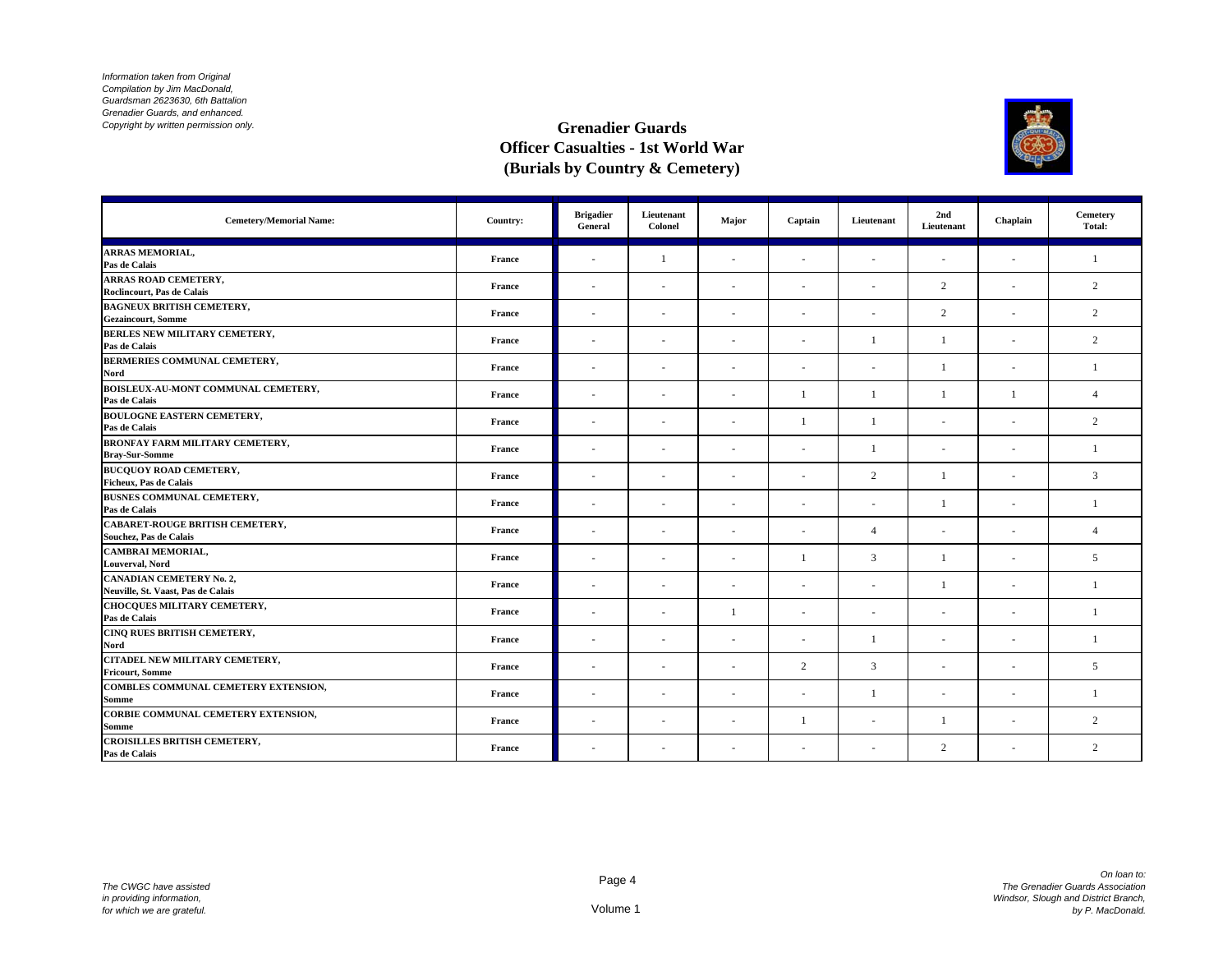

| <b>Cemetery/Memorial Name:</b>                                         | Country:      | <b>Brigadier</b><br>General | Lieutenant<br>Colonel | Major  | Captain      | Lieutenant   | 2nd<br>Lieutenant | Chaplain                 | Cemetery<br>Total: |
|------------------------------------------------------------------------|---------------|-----------------------------|-----------------------|--------|--------------|--------------|-------------------|--------------------------|--------------------|
| CUINCHY COMMUNAL CEMETERY,<br>Pas de Calais                            | France        | $\sim$                      | ٠                     | $\sim$ | $\mathbf{1}$ | $\sim$       | ÷,                | ÷.                       | 1                  |
| DELVILLE WOOD CEMETERY,<br><b>Longueval, Somme</b>                     | France        | $\sim$                      | $\sim$                | ٠      | 1            | ÷.           | ٠                 | $\overline{\phantom{a}}$ | $\mathbf{1}$       |
| DOUCHY-LES-AYETTE BRITISH CEMETERY,<br>Pas de Calais                   | France        | $\sim$                      | $\sim$                | ٠      | ٠            | 1            | ÷,                | ł.                       | $\overline{1}$     |
| DOULLENS COMMUNAL CEMETERY EXTENSION No.1,<br>Somme                    | France        | $\sim$                      | ٠                     | $\sim$ | $\sim$       | $\mathbf{1}$ | $\sim$            | ٠                        | -1                 |
| EBBLINGHEM MILITARY CEMETERY,<br>Nord                                  | <b>France</b> | $\overline{\phantom{a}}$    | ٠                     | $\sim$ | $\sim$       | $\sim$       | $\mathbf{1}$      | ٠                        | $\overline{1}$     |
| ESTAIRES COMMUNAL CEMETERY,<br>Nord                                    | France        | $\sim$                      |                       | ٠      | ٠            | $\sim$       | ٠                 | $\overline{\phantom{a}}$ | $\overline{1}$     |
| ETAPLES MILITARY CEMETERY,<br>Pas de Calais                            | France        | $\sim$                      | ٠                     | ٠      | ä,           | $\mathbf{1}$ | $\overline{1}$    |                          | 2                  |
| FINS NEW BRITISH CEMETERY,<br>Sorel-Le-Grand, Somme                    | France        | $\sim$                      | $\sim$                | $\sim$ | $\sim$       | 2            | $\sim$            | ÷.                       | 2                  |
| <b>GOSNAY COMMUNAL CEMETERY,</b><br>Pas de Calais                      | France        | ٠                           | ٠                     | ٠      | $\sim$       | $\mathbf{1}$ | $\sim$            | ٠                        | -1                 |
| <b>GOUZEAUCOURT NEW BRITISH CEMETERY,</b><br>Nord                      | <b>France</b> | $\sim$                      | $\sim$                | $\sim$ | $\mathbf{1}$ | $\mathbf{1}$ | $\mathbf{1}$      | ٠                        | 3                  |
| <b>GROVE TOWN CEMETERY,</b><br><b>Meaulte</b> , Somme                  | France        | $\sim$                      | $\sim$                | ٠      | $\sim$       | $\mathbf{1}$ | 1                 | ×,                       | 2                  |
| <b>GUARDS CEMETERY, WINDY CORNER,</b><br><b>Cuinchy, Pas de Calais</b> | France        | $\sim$                      | ٠                     | ٠      |              | $\mathbf{1}$ | $\overline{1}$    |                          | 2                  |
| <b>GUARDS GRAVE, VILLERS COTTERETS FOREST,</b><br>Aisne                | France        | $\sim$                      | $\sim$                | $\sim$ | $\sim$       | $\sim$       | $\mathbf{1}$      | ٠                        | $\mathbf{1}$       |
| <b>GUARDS' CEMETERY,</b><br><b>Lesboeufs, Somme</b>                    | France        | ٠                           |                       | $\sim$ | 2            | 5            | $\sim$            | ٠                        | 8                  |
| <b>GUILLEMONT ROAD CEMETERY,</b><br><b>Guillemont, Somme</b>           | France        | $\sim$                      | $\sim$                | ٠      | $\sim$       | 3            | ÷.                | ÷                        | 3                  |
| HEILLY STATION CEMETERY,<br>Mericourt-L'Abbe, Somme                    | France        | $\sim$                      | ٠                     | ٠      | $\sim$       | $\sim$       | 1                 | ٠                        | $\overline{1}$     |
| HEUDICOURT COMMUNAL CEMETERY EXTENSION,<br>Somme                       | France        | $\sim$                      | ٠                     | $\sim$ | ٠            | 1            | ÷,                | ٠                        | $\overline{1}$     |
| L'HOMME MORT BRITISH CEMETERY,<br>Ecoust-St. Mein, Pas de Calais       | France        | $\sim$                      | ٠                     | ٠      | 1            | $\sim$       | $\sim$            | ٠                        | $\overline{1}$     |
| LA FERTE-SOUS-JOUARRE MEMORIAL,<br>Seine-et-Marne                      | France        | ٠                           | ٠                     | ٠      | 1            | 1            | ٠                 |                          | 2                  |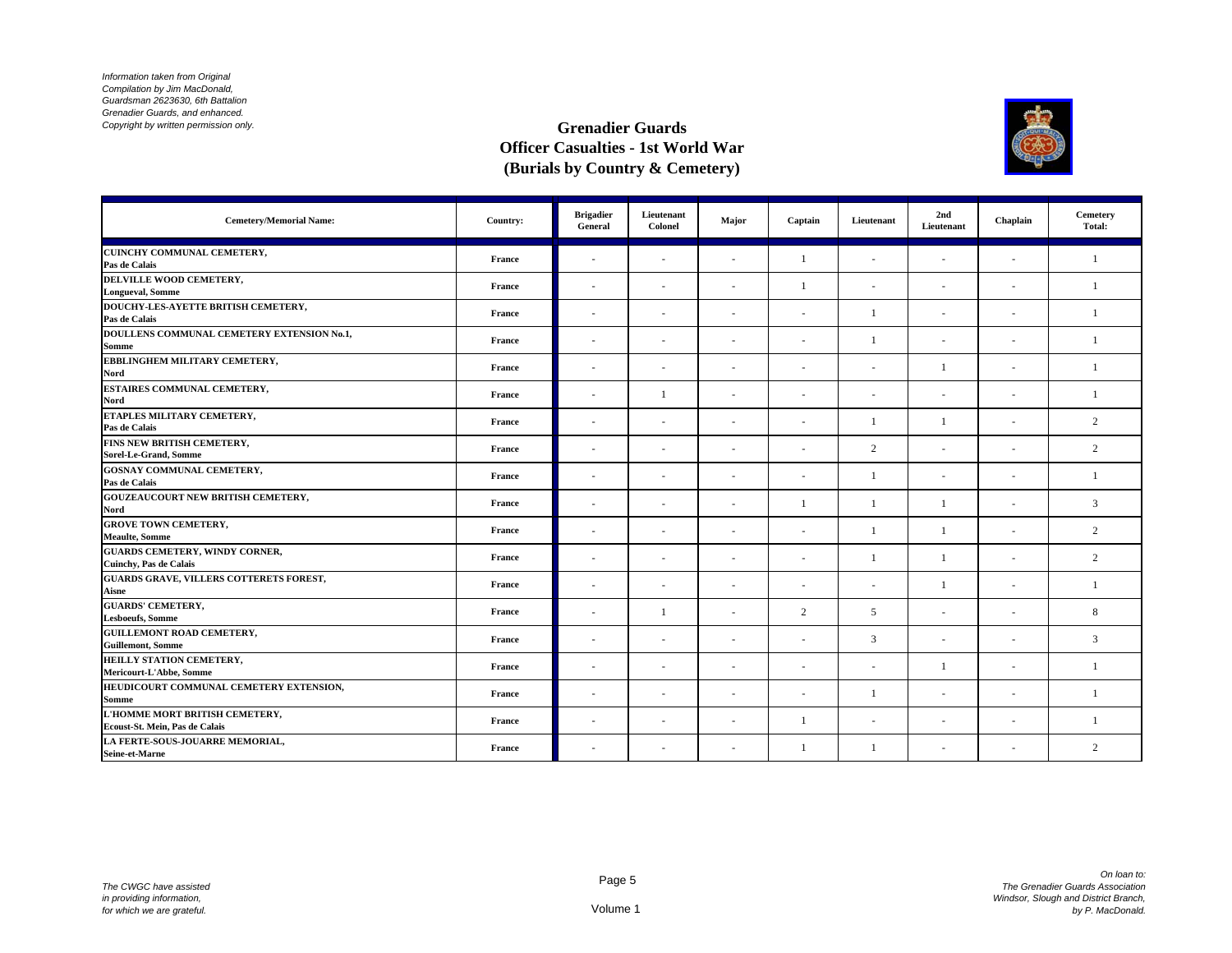

| <b>Cemetery/Memorial Name:</b>                                                      | Country: | <b>Brigadier</b><br>General | Lieutenant<br>Colonel    | Major                    | Captain        | Lieutenant     | 2nd<br>Lieutenant        | Chaplain                 | Cemetery<br>Total: |
|-------------------------------------------------------------------------------------|----------|-----------------------------|--------------------------|--------------------------|----------------|----------------|--------------------------|--------------------------|--------------------|
| LA NEUVILLE BRITISH CEMETERY,<br><b>Corbie, Somme</b>                               | France   |                             |                          | $\sim$                   | ٠              | $\overline{1}$ | ÷,                       | ÷,                       | 1                  |
| LANDRECIES COMMUNAL CEMETERY,<br>Nord                                               | France   | $\sim$                      | $\sim$                   | ×.                       | $\sim$         | $\sim$         | $\overline{1}$           | $\sim$                   | $\mathbf{1}$       |
| LE TOURET MEMORIAL,<br>Pas de Calais                                                | France   |                             |                          |                          | 3              |                | 6                        | ٠                        | 11                 |
| LE TOURET MILITARY CEMETERY.<br>Richebourg-L'Avoue, Pas de Calais                   | France   |                             |                          | -1                       | $\sim$         | ÷,             | $\mathbf{1}$             | ä,                       | 3                  |
| LE TREPORT MILITARY CEMETERY,<br><b>Seine-Maritime</b>                              | France   | $\sim$                      | $\overline{\phantom{a}}$ | $\sim$                   |                | ٠              | $\overline{\phantom{a}}$ | $\overline{\phantom{a}}$ | $\overline{1}$     |
| LE TROU AID POST CEMETERY,<br>Fleurbaix, Pas de Calais                              | France   | $\sim$                      |                          | $\sim$                   | ٠              | $\sim$         | $\mathbf{1}$             | $\sim$                   | 1                  |
| <b>LOOS MEMORIAL,</b><br>Pas de Calais                                              | France   | $\sim$                      |                          | -1                       | 2              | $\overline{1}$ | $\mathbf{1}$             | ٠                        | 5                  |
| MAINTENON COMMUNAL CEMETERY,<br>Eure-et-Loir                                        | France   | $\sim$                      |                          | $\sim$                   | $\overline{1}$ | $\sim$         | $\sim$                   | $\sim$                   | $\overline{1}$     |
| MERVILLE COMMUNAL CEMETERY,<br>Nord                                                 | France   | $\sim$                      | $\overline{\phantom{a}}$ | ٠                        | $\overline{1}$ | ÷.             | ٠                        | $\sim$                   | $\overline{1}$     |
| METZ-EN-COUTURE COMMUNAL CEMETERY BRITISH<br><b>EXTENSION, Pas de Calais</b>        | France   | $\sim$                      | $\overline{\phantom{a}}$ | $\sim$                   |                |                | $\overline{\phantom{a}}$ | $\overline{\phantom{a}}$ | $\overline{c}$     |
| MORY ABBEY MILITARY CEMETERY,<br>Mory, Pas de Calais                                | France   | $\sim$                      | $\overline{\phantom{a}}$ | $\sim$                   | $\sim$         | 2              | 3                        | $\sim$                   | 5                  |
| PERONNE ROAD CEMETERY,<br><b>Maricourt, Somme</b>                                   | France   |                             |                          |                          |                | ÷,             | -1                       | ä,                       | $\overline{c}$     |
| PHALEMPIN COMMUNAL CEMETERY,<br>Nord                                                | France   | $\sim$                      | $\sim$                   | $\overline{\phantom{a}}$ | $\sim$         |                | $\sim$                   | $\sim$                   | $\overline{1}$     |
| SAILLY-LABOURSE COMMUNAL CEMETERY,<br>Pas de Calais                                 | France   | $\sim$                      | ٠                        | ٠                        | ٠              | ٠              | 1                        | $\overline{\phantom{a}}$ | $\mathbf{1}$       |
| SANDERS KEEP MILITARY CEMETERY,<br><b>Graincourt-Les-Havrincourt, Pas de Calais</b> | France   | $\sim$                      | $\overline{\phantom{a}}$ | $\sim$                   |                |                | $\mathbf{1}$             | ÷                        | 3                  |
| SOUPIR COMMUNAL CEMETERY,<br>Aisne                                                  | France   | $\sim$                      |                          | $\sim$                   |                | 2              | 1                        | $\sim$                   | $\overline{4}$     |
| ST. HILAIRE CEMETERY,<br><b>Frevent, Pas de Calais</b>                              | France   | $\sim$                      |                          | $\sim$                   |                | $\overline{1}$ | ٠                        | ٠                        | $\overline{c}$     |
| ST. SEVER CEMETERY EXTENSION,<br><b>Rouen, Seine-Maritime</b>                       | France   | $\sim$                      | $\sim$                   | $\sim$                   | ۰              | $\sim$         | 1                        | $\sim$                   | $\overline{1}$     |
| <b>ST. SEVER CEMETERY.</b><br>Rouen, Seine-Maritime                                 | France   |                             |                          | $\sim$                   |                | ٠              |                          | ÷,                       | $\overline{c}$     |